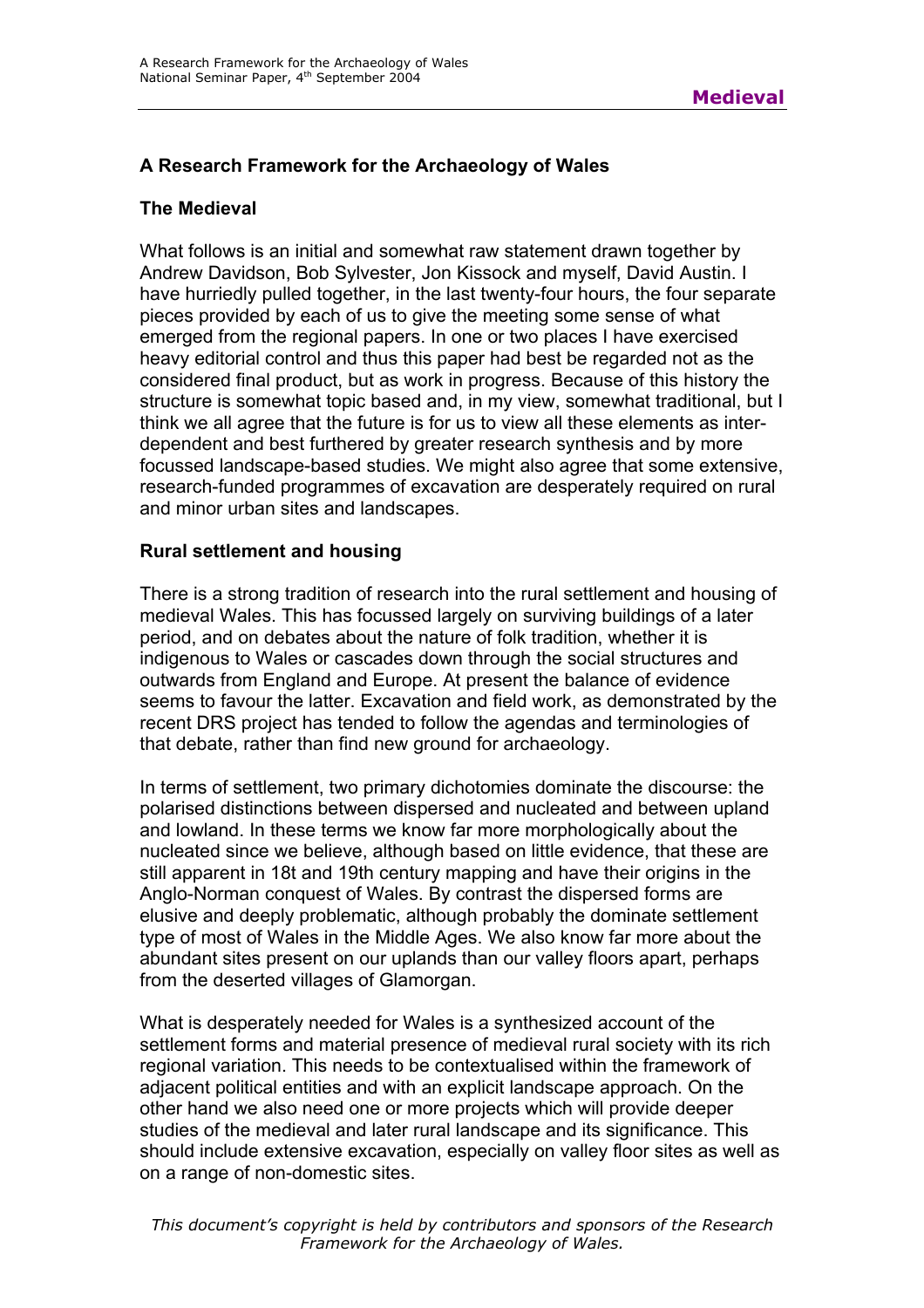### **Land Use**

Outside of the main conurbations Wales has a relatively well-preserved landscape, much of it upland in character. Certain themes immediately become apparent as the focus for future research, namely settlement systems and the division of the landscape into the units in which it was managed. Current perceptions of the uplands have little chronological depth, yet data are becoming available from nationwide programmes such as the Uplands Initiative and these must be utilised and developed. Generally, systems of land allotment, and their chronological and spatial variation urgently need reconsideration, not only through the traditional functional explanations, but also the social constructions behind the land-use systems. In south Wales, for instance, there has been hardly any discussion of field systems since the 1970s.

### **Medieval Industry**

There is a need for assessment of sites by industry. Metal mines have been assessed throughout Wales, but little work has been undertaken on limestone industries or granite quarries. Millstone quarries also merit assessment. The identification of an area of 17th century coal mining on Anglesey is a good example of how an industry specific assessment can be successful. Analysis of building stone to identify their source would provide a clearer understanding of trading patterns and resource utilisation, perhaps in conjunction with the new Building Stones Group.

Water mills and wind mills were widely used throughout the Middle Ages, and were one of the earliest forms of use of mechanised power. Historical sources contain abundant evidence that, linked with archaeological research, could aid our understanding of tenurial obligations (e.g. bond townships owing suit to royal mills), transport routes and technological development. Of particular interest would be information concerning use of horizontal water wheels, and the location of former post mills.

Landscape studies examining the relationships between industry, settlement and agriculture would allow a clearer understanding of the development of industry, and provide essential frameworks around which research work could be targeted.

There is considerable research potential in the study of the distribution and marketing of medieval goods, particularly ceramics.

## **Coastal Studies**

The coast environment offers both threats, because of the erosive forces arising from the dynamic forces operating on the coast edge, and opportunities from specific coastal environments, including buried peat deposits, waterlogged deposits and sand dunes.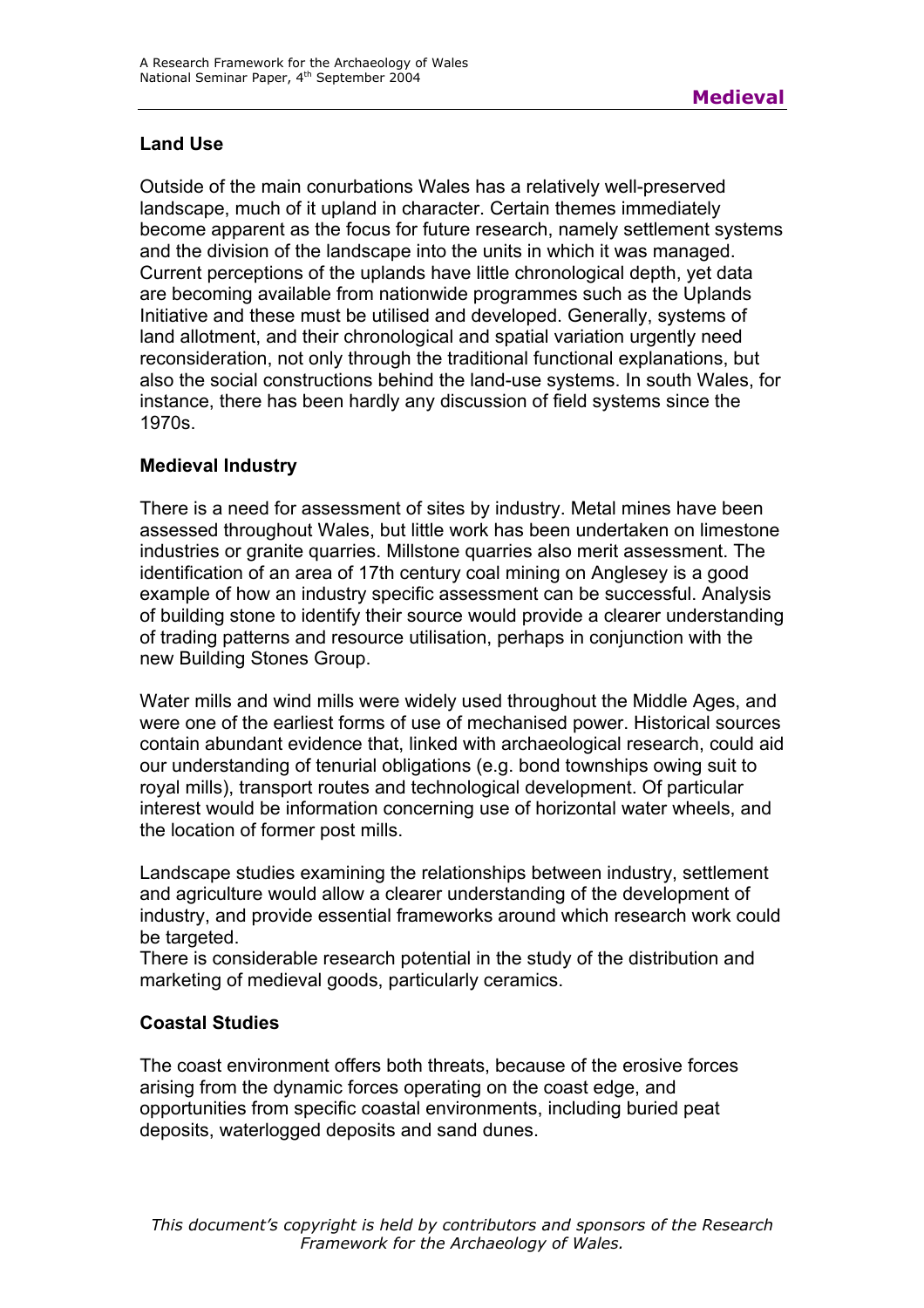Coastal archaeology is defined as archaeology within the coastal zone. It therefore does not have to have a specific maritime function, though it often does, and the archaeological resource to be found there is invariably specific to the coast. An assessment of medieval ports and harbours is of particular importance. Though much historical research has been undertaken it has not been matched by a similar number of archaeological studies, and considerable work both on identifying and recording medieval harbours and placing them in a wider landscape so that account is taken of related settlements and land-based transport routes needs to be undertaken. Wider cultural maritime landscapes, both nationally and internationally, also need to be identified to aid interpretation and management of archaeological remains.

The value of shipwrecks as a source of archaeological evidence is well known. The Magor Pill wreck has added considerably to many facets of research in medieval times, and the Newport wreck has similar potential. An assessment of the resource, or even identifying potential sites (for example former harbours that are now silted up) would help improve our understanding.

# **Religious Sites**

Much has been done in past years on major monastic sites, but we are only just beginning to understand their landscapes and much needs to be done of how they both changed and were changed by the pre-existing social and economic order. There is also the feeling that the Cadw-funded Welsh Historic Churches dataset should provide a base for more detailed studies of individual minor churches and their landscapes; and allied to this is the concern about the lack of church excavations. Then the transition from the early medieval Ilan to the medieval church deserves more attention, and there is also a need to look at the other site types such as chapels, many of which closed before the Reformation. The absence of work on friaries has been flagged in some regions and monastic cemeteries merit attention in the future.

## **Urban settlement**

It is generally agreed that there is a shortage of focused excavation within urban settlements generally, and particular concerns in some regions that the nature of Welsh as opposed to Anglo-Norman urbanisation is little understood. Even where work has taken place on a more regular basis, published syntheses are rare. Nor should we forget sites lower in the urban hierarchy such as large villages, but advances in our understanding of these smaller nucleations will come only if enough work is promoted within their historic cores. All of the regions reveal a lack of recent detailed town surveys, and studies utilising plan morphology analysis must be encouraged. Specific urban aspects could usefully be addressed: road systems, bridges, market places, manufacturing and industry, and the interaction of towns and their rural hinterlands all come to mind. Finally there are some regions where little work has been done in recent years on town walls and gates, and by extension the extra-mural suburbs outside them. This could usefully be rectified.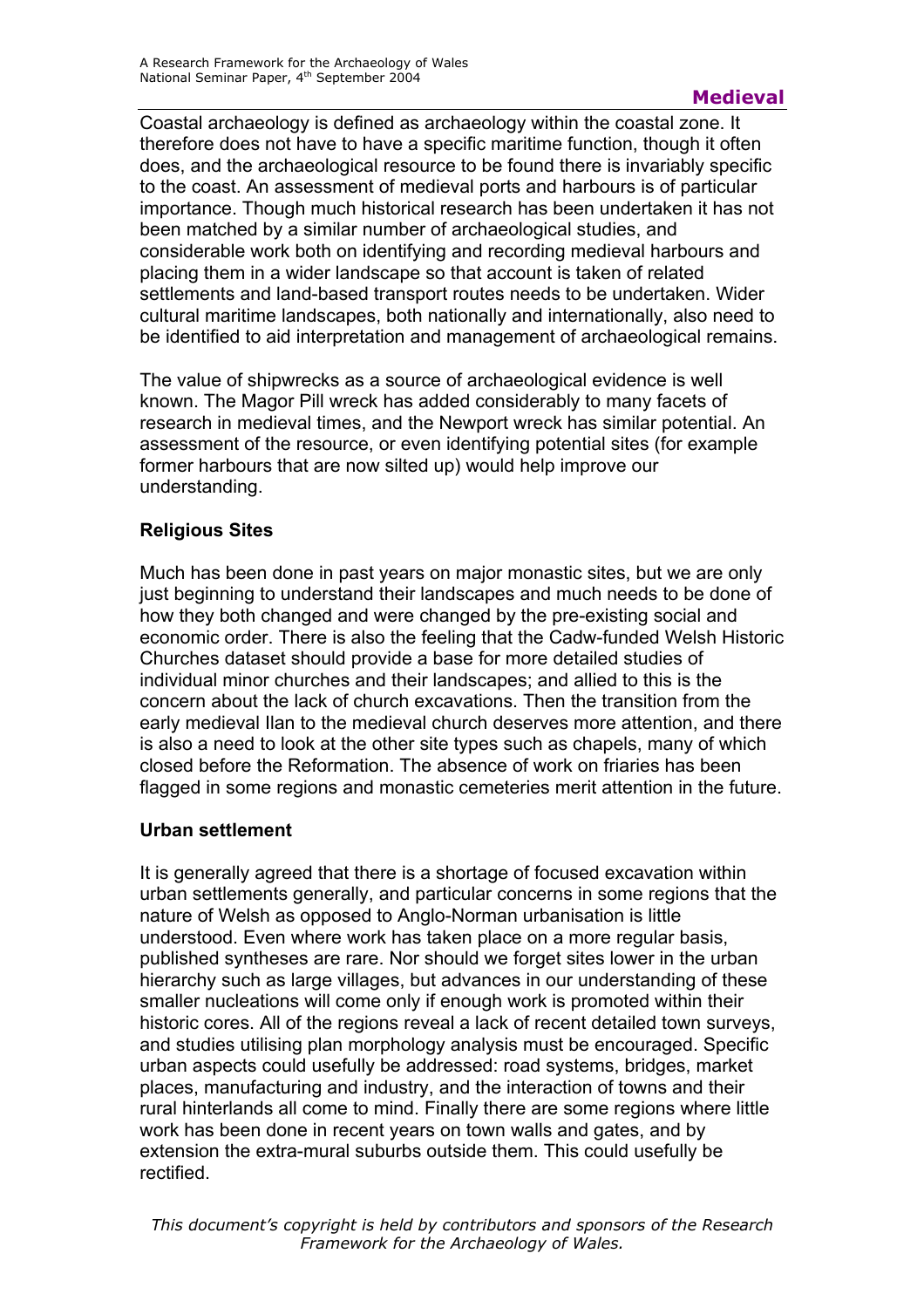### **Castles, fortified and other high status sites**

Much work has been done on documentary and architectural studies of castles in Wales based on a strong tradition of scholarship focussed on the military and colonial aspects of the Welsh narrative.

There have been a number of key excavations in recent years, largely on Guardianship and well-protected sites, most still to be published. These have been aimed both at the extension of knowledge about Wales' dominant medieval structure and at the development of their representation within the heritage and tourism industries. The Castles of Wales are a primary heritage icon. This has led to the paradox that we have focused a great deal of the research resource available in the public sector on the one form of structure about which we already know the most.

Only in Gwynedd has the Llys and Maerdref project been able systematically to identify locations and architectural forms for the middle ages, but is yet to establish the elusive links with antecedent, pre-12 I h century power and authority.

There are lacunae:

In terms of areas: limited work in Gwent, especially on earthwork sites; in Gwynedd insufficient and inconclusive work on the pre-12th century high status sites and mottes; in Clwyd, Powys and Dyfed almost no understanding of the centres of Welsh authority and their translation into later medieval forms;

In terms of theme: few studies on the landscape context of castles including gardens; not enough regional contextualisation of castles; little or no excavation work on moated sites and tower houses.

## **Theory**

Finally as a codicil, my colleagues asked me to make a few points about the role of theory in research. This is a wide subject and a contentious one. With so little time today I would wish only to make a brief statement. In my view all archaeology is political. If it does not admit to this, it can only fail to engage in the principal concerns of our contemporary society. If we fail to engage, then we become irrelevant and dispensable. In Wales the principal political agenda is identity and it is revisionist. For a long time the identity was one of resistance against a mighty neighbour and there was a temptation for this to be singular and monolithic, asserting its uniqueness and its non-Germanic characteristics. The other identities were intrusive and colonial. Like monkeypuzzle trees they were regarded as non-native plants. Now we find ourselves in different circumstances. Wales seeks to be a nation. To achieve this, however, with maturity we must engage in revealing the diversity of our traditions, the regionality of our culture, the constant influence not just of our immediate neighbours, but of the wider world and, perhaps most importantly, the nature of our conflicts and contentions beyond those of the simple myths